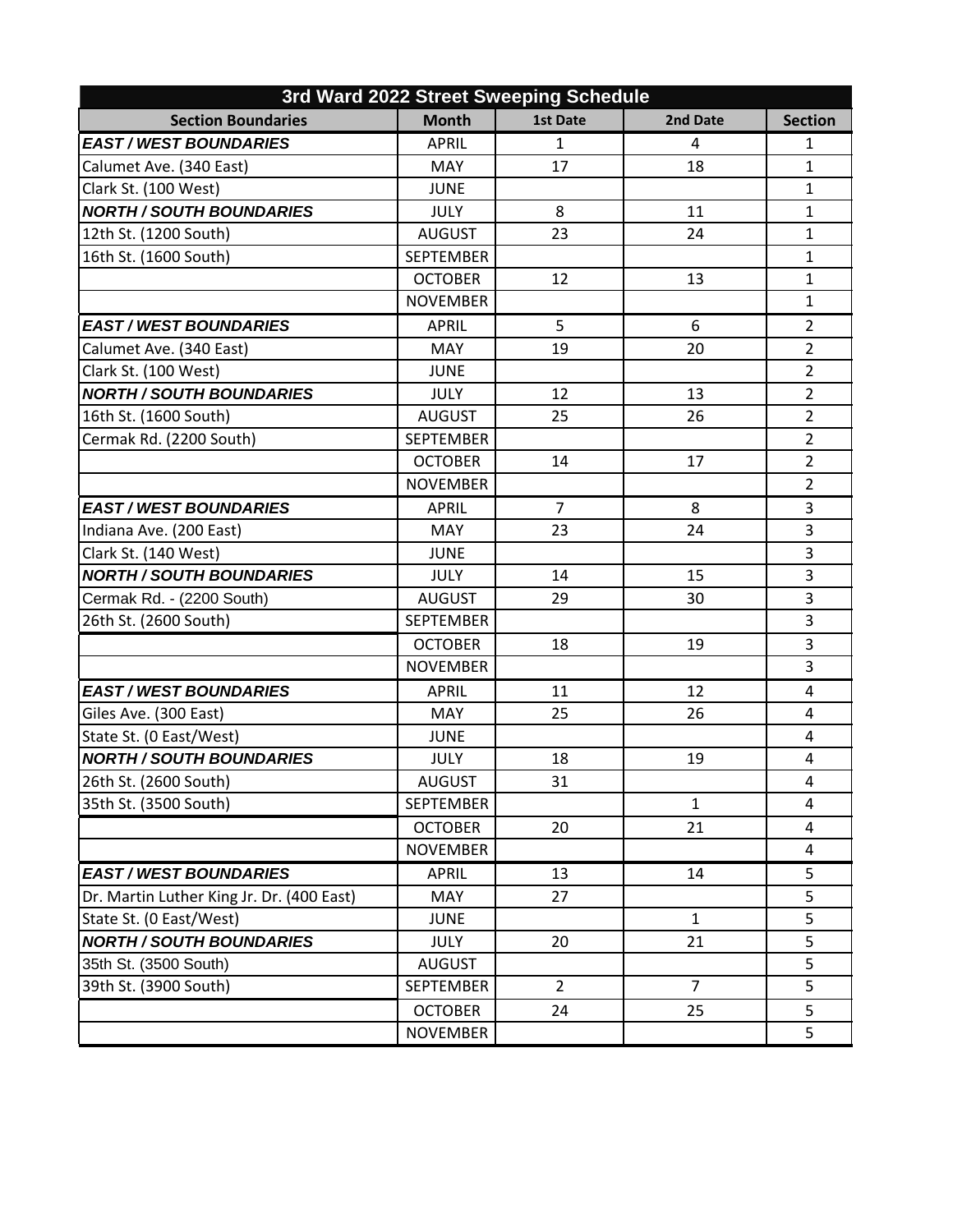| 3rd Ward 2022 Street Sweeping Schedule    |                  |                 |                |                |
|-------------------------------------------|------------------|-----------------|----------------|----------------|
| <b>Section Boundaries</b>                 | <b>Month</b>     | <b>1st Date</b> | 2nd Date       | <b>Section</b> |
| <b>EAST / WEST BOUNDARIES</b>             | <b>APRIL</b>     | 15              | 18             | 6              |
| St. Lawrence Ave. (600 East)              | <b>MAY</b>       |                 |                | 6              |
| Dr. Martin Luther King Jr. Dr. (400 East) | <b>JUNE</b>      | $\overline{2}$  | 3              | 6              |
| <b>NORTH / SOUTH BOUNDARIES</b>           | <b>JULY</b>      | 22              | 25             | 6              |
| 39th St. (3900 South)                     | <b>AUGUST</b>    |                 |                | 6              |
| 45th St. (4500 South)                     | <b>SEPTEMBER</b> | 8               | 9              | 6              |
|                                           | <b>OCTOBER</b>   | 26              | 27             | 6              |
|                                           | <b>NOVEMBER</b>  |                 |                | 6              |
| <b>EAST / WEST BOUNDARIES</b>             | <b>APRIL</b>     | 19              | 20             | $\overline{7}$ |
| Champlain Ave. (650 East)                 | MAY              |                 |                | $\overline{7}$ |
| St. Lawrence Ave. (600 East)              | <b>JUNE</b>      | 6               | $\overline{7}$ | $\overline{7}$ |
| Forrestville Ave. (530 East)              | <b>JULY</b>      | 26              | 27             | $\overline{7}$ |
| Dr. Martin Luther King Jr. Dr. (400 East) | <b>AUGUST</b>    |                 |                | $\overline{7}$ |
| <b>NORTH / SOUTH BOUNDARIES</b>           | <b>SEPTEMBER</b> | 12              | 13             | $\overline{7}$ |
| 45th St. (4500 South)                     | <b>OCTOBER</b>   | 28              | 31             | $\overline{7}$ |
| 5100 St. (5100 South)                     | <b>NOVEMBER</b>  |                 |                | $\overline{7}$ |
| <b>EAST / WEST BOUNDARIES</b>             | <b>APRIL</b>     | 21              | 22             | 8              |
| Dr. Martin Luther King Jr. Dr. (400 East) | MAY              |                 |                | 8              |
| State St. (0 East/West)                   | <b>JUNE</b>      | 8               | 9              | 8              |
| <b>NORTH / SOUTH BOUNDARIES</b>           | <b>JULY</b>      | 28              | 29             | 8              |
| 39th St. (3900 South)                     | <b>AUGUST</b>    |                 |                | 8              |
| 43rd St. (4300 South)                     | <b>SEPTEMBER</b> | 14              | 15             | 8              |
|                                           | <b>OCTOBER</b>   |                 |                | 8              |
|                                           | <b>NOVEMBER</b>  | $\mathbf{1}$    | $\overline{2}$ | 8              |
| <b>EAST / WEST BOUNDARIES</b>             | <b>APRIL</b>     | 25              | 26             | 9              |
| Dr. Martin Luther King Jr. Dr. (400 East) | MAY              |                 |                | 9              |
| State St. (0 East/West)                   | <b>JUNE</b>      | 10              | 13             | 9              |
| <b>NORTH / SOUTH BOUNDARIES</b>           | <b>JULY</b>      |                 |                | 9              |
| 43rd St. (4300 South)                     | <b>AUGUST</b>    | 1               | $\overline{2}$ | 9              |
| 47th St. (4700 South)                     | <b>SEPTEMBER</b> | 16              | 19             | 9              |
|                                           | <b>OCTOBER</b>   |                 |                | 9              |
|                                           | <b>NOVEMBER</b>  | 3               | $\overline{4}$ | 9              |
| <b>EAST / WEST BOUNDARIES</b>             | APRIL            | 27              | 28             | 10             |
| Dr. Martin Luther King Jr. Dr. (400 East) | MAY              |                 |                | 10             |
| State St. (0 East/West)                   | <b>JUNE</b>      | 14              | 15             | 10             |
| <b>NORTH / SOUTH BOUNDARIES</b>           | <b>JULY</b>      |                 |                | 10             |
| 47th St. (4700 South)                     | <b>AUGUST</b>    | $\overline{3}$  | $\overline{4}$ | 10             |
| 51st St. (5100 South)                     | <b>SEPTEMBER</b> | 20              | 21             | 10             |
|                                           | <b>OCTOBER</b>   |                 |                | 10             |
|                                           | <b>NOVEMBER</b>  | $\overline{7}$  | 8              | 10             |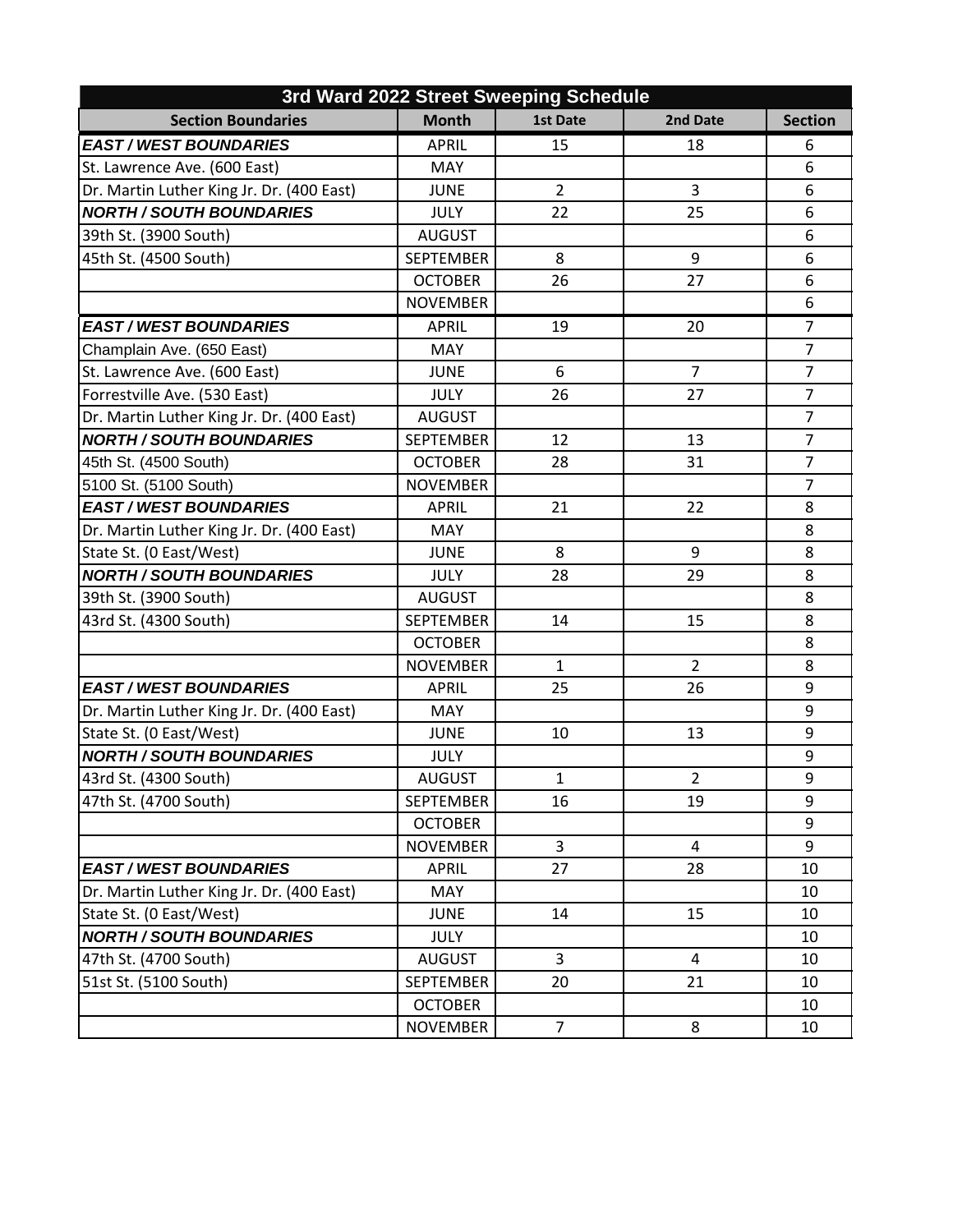| 3rd Ward 2022 Street Sweeping Schedule    |                  |                 |                |                |
|-------------------------------------------|------------------|-----------------|----------------|----------------|
| <b>Section Boundaries</b>                 | <b>Month</b>     | <b>1st Date</b> | 2nd Date       | <b>Section</b> |
| <b>EAST / WEST BOUNDARIES</b>             | <b>APRIL</b>     | 29              |                | 11             |
| Dr. Martin Luther King Jr. Dr. (400 East) | <b>MAY</b>       |                 | $\overline{2}$ | 11             |
| Indiana Ave. (200 East)                   | <b>JUNE</b>      | 16              | 17             | 11             |
| State St. (0 East/West)                   | <b>JULY</b>      |                 |                | 11             |
| <b>NORTH / SOUTH BOUNDARIES</b>           | <b>AUGUST</b>    | 5               | 8              | 11             |
| 51st St. (5100 South)                     | <b>SEPTEMBER</b> | 22              | 23             | 11             |
| Garfield Blvd. (5500 South)               | <b>OCTOBER</b>   |                 |                | 11             |
| 55th Pl. (5520 South)                     | <b>NOVEMBER</b>  | 9               | 10             | 11             |
| <b>EAST / WEST BOUNDARIES</b>             | <b>APRIL</b>     |                 |                | 12             |
| State St. (0 East/West)                   | MAY              | 3               | $\overline{a}$ | 12             |
| Wentworth Ave. (200 West)                 | <b>JUNE</b>      | 22              | 23             | 12             |
| Stewart-(400 West)                        | <b>JULY</b>      |                 |                | 12             |
| <b>NORTH / SOUTH BOUNDARIES</b>           | <b>AUGUST</b>    | 9               | 10             | 12             |
| 47th St. (4700 South)                     | <b>SEPTEMBER</b> | 26              | 27             | 12             |
| 57th St. (5700 South)                     | <b>OCTOBER</b>   |                 |                | 12             |
|                                           | <b>NOVEMBER</b>  | 11              | 14             | 12             |
| <b>EAST / WEST BOUNDARIES</b>             | <b>APRIL</b>     |                 |                | 13             |
| Wells St. (232 West)                      | MAY              | 5               | 6              | 13             |
| Union Ave. (700 West)                     | <b>JUNE</b>      | 24              | 27             | 13             |
| <b>NORTH / SOUTH BOUNDARIES</b>           | <b>JULY</b>      |                 |                | 13             |
| 47th St. (4700 South)                     | <b>AUGUST</b>    | 11              | 12             | 13             |
| Garfield Blvd. (5500 South)               | <b>SEPTEMBER</b> | 28              | 29             | 13             |
|                                           | <b>OCTOBER</b>   |                 |                | 13             |
|                                           | <b>NOVEMBER</b>  | 15              | 16             | 13             |
| <b>EAST / WEST BOUNDARIES</b>             | <b>APRIL</b>     |                 |                | 14             |
| State St. (0 East/West)                   | MAY              | 9               | 10             | 14             |
| Stewart Ave. (400 West)                   | <b>JUNE</b>      | 28              | 29             | 14             |
| <b>NORTH / SOUTH BOUNDARIES</b>           | <b>JULY</b>      |                 |                | 14             |
| 43rd St. (4300 South)                     | <b>AUGUST</b>    | 15              | 16             | 14             |
| 47th St. (4700 South)                     | <b>SEPTEMBER</b> | 30              |                | 14             |
|                                           | <b>OCTOBER</b>   |                 | $\mathbf{3}$   | 14             |
|                                           | <b>NOVEMBER</b>  |                 |                | 14             |
| <b>EAST/WEST BOUNDARIES</b>               | <b>APRIL</b>     |                 |                | 15             |
| Wells St. (232 West)                      | MAY              | 11              | 12             | 15             |
| Stewart Ave. (400 West)                   | <b>JUNE</b>      | 30              |                | 15             |
| <b>NORTH / SOUTH BOUNDARIES</b>           | <b>JULY</b>      |                 | $\mathbf{1}$   | 15             |
| 39th St. (3900 South)                     | <b>AUGUST</b>    | 17              | 18             | 15             |
| 43rd St. (4300 South)                     | <b>SEPTEMBER</b> |                 |                | 15             |
|                                           | <b>OCTOBER</b>   | $\overline{a}$  | 5              | 15             |
|                                           | <b>NOVEMBER</b>  |                 |                | 15             |